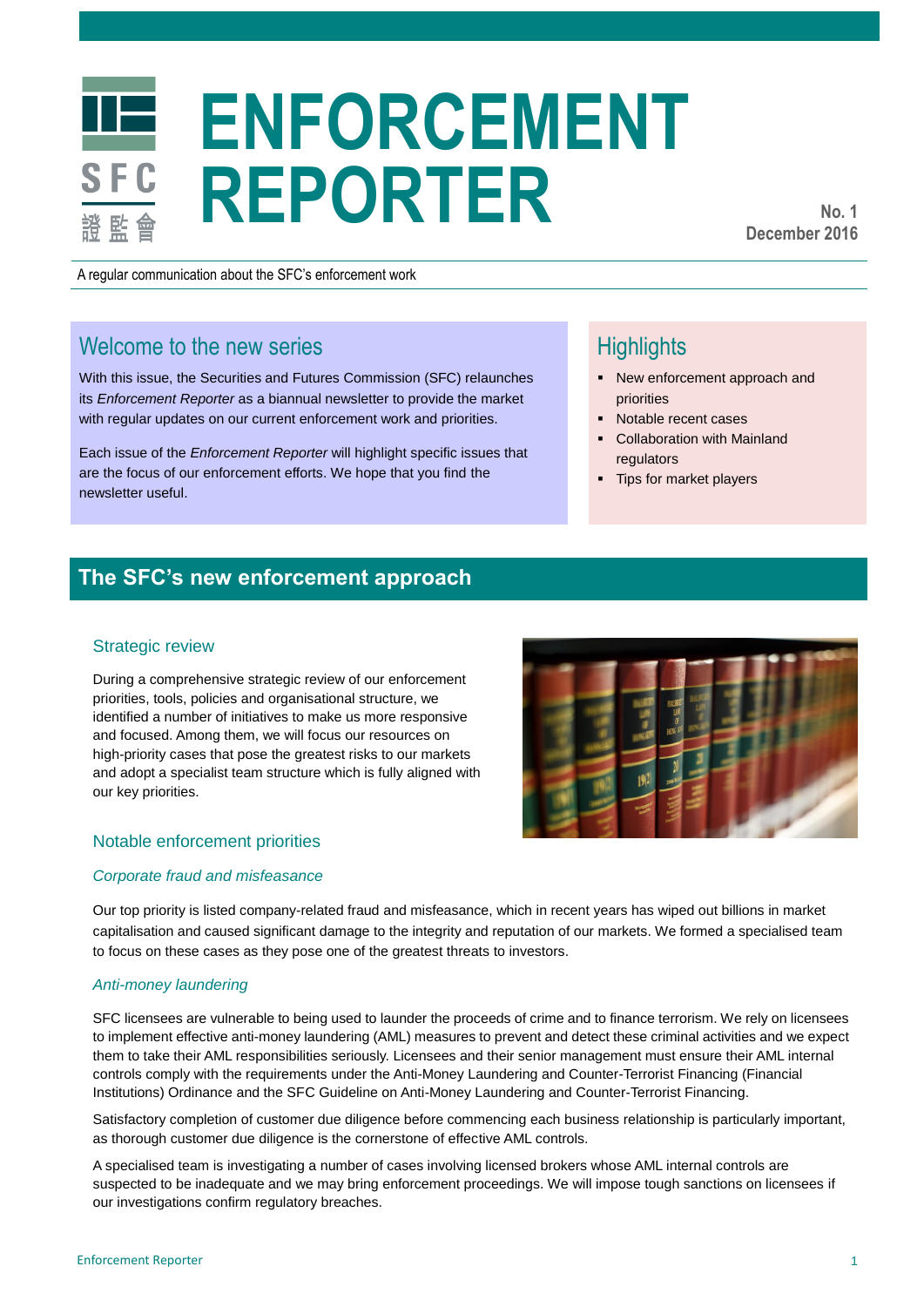

#### *Growth Enterprise Market*

We noted significant volatility in the share prices of newly listed Growth Enterprise Market (GEM) companies. In addition, we have observed possible shell creation on GEM, a concern that was also reported in recent media commentaries. Such concerns may be putting investors' interests at risk and could undermine Hong Kong's status as a leading financial centre. We are seeking to prevent the creation and use of listed shells and have been conducting inquiries into possible shell companies. We formed a specialised team to investigate suspected misconduct in this space, and where we can prove that such activities are taking place, we will take appropriate action to address the problem.

We recognise and give credit for cooperation and value timely, open and transparent disclosure of material misconduct.

#### *Market surveillance*

There is a rising trend of cyber-hacking customer accounts to profit by trading into the volatility created, especially with less liquid counters. Our surveillance team has detected a pattern among these incidents and we have shared intelligence with the Hong Kong Police and international agencies to curb these activities.

For all transactions and orders reported on the exchanges in Hong Kong, measures are in place to monitor untoward market behaviour in real time and retrospectively across the equities and derivatives markets.

This year, we detected a rise in incidences of extreme high shareholding concentrations, even for many newly listed companies. We are closely monitoring this situation and other market irregularities.

#### Focusing on systemic problems

It is common for industry participants to conduct their businesses via various group companies. Going forward, if the SFC identifies multiple failings within a company or corporate group, it will consider them together to assess whether they are attributable to systemic weaknesses. Companies and corporate groups with serious, extensive or repeated failings will be targeted for enforcement actions.

We believe that taking a holistic enforcement approach focused on tackling systemic issues is an effective way to send clear and strong deterrent messages to the public and promote a good compliance culture amongst major market players. As part of this approach, we may consider the use of independent reviewers to ensure that firms have identified and addressed all systemic problems. The use of independent reviewers should not be seen as a compromise of our standards. Their role is to provide us with assurance that all underlying causes of a firm's regulatory failings have been addressed.

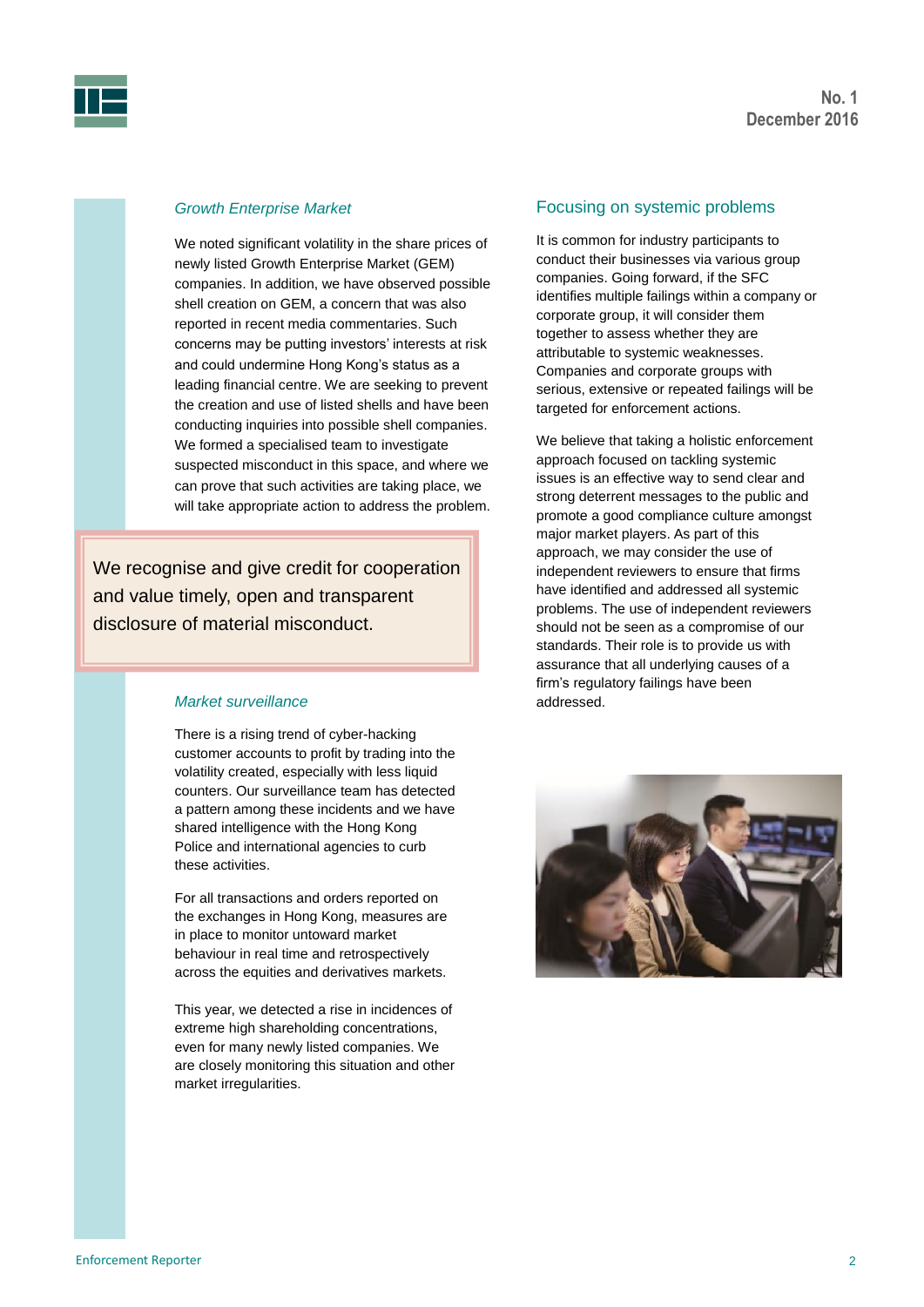

#### **Cooperation**

To encourage cooperation and possible settlement negotiations in appropriate cases, towards the end of our investigations we may notify the parties under investigation of our intention to take enforcement action. We would not do this automatically in every case. Rather, we would do it when we think it would be useful in disciplinary, civil and Market Misconduct Tribunal proceedings.

The parties, either directly or through their legal advisers, would have an opportunity to make submissions, which may be on the record, to bring any additional relevant facts to our attention, set out any legal reasons as



to why the proposed enforcement action should not proceed or propose a settlement.

We will not be using this process in criminal proceedings so as not to fetter the Department of Justice's prosecutorial discretion.

### **Notable recent cases**

#### *Directors of Freeman FinTech Corporation Limited*

In October 2016, we commenced legal proceedings in the Court of First Instance to seek disqualification orders against 10 directors of Freeman FinTech Corporation Limited for allegedly breaching director duties. This case shows our intention to take proceedings against senior management where appropriate.

#### *State Street Global Advisors Asia Limited*

We reprimanded and fined State Street Global Advisors Asia Limited (SSGA) \$4 million in June 2016 for its failure to manage and minimise the conflict between its interests and the interests of the investors of the Tracker Fund of Hong Kong, an exchange-traded fund under its management. This failure led to the Tracker Fund of Hong Kong receiving interest payments at a rate lower than the prevailing commercial rate, for a deposit of that size and term, on its cash balances from a connected person of SSGA.

In deciding the sanctions, we gave credit for SSGA's cooperation and for its agreement to engage an independent reviewer to conduct an internal control review of the cash management policy and procedures of SFC-authorized funds managed by SSGA.

#### *BNP Paribas Wealth Management*

In an example of granting credit for cooperation during an investigation, we reprimanded and fined BNP Paribas Wealth Management \$4 million in August 2016 for taking monetary benefits in excess of the levels stated in its client documentation. In determining the sanction, we considered that BNP had actively cooperated in resolving our concerns and agreed to engage an independent reviewer to ensure the return of all overcharged amounts to affected clients.

#### *Morgan Stanley Hong Kong Securities Limited*

Also in August 2016, we resolved our concerns with Morgan Stanley over its internal control failures. In reaching the resolution with Morgan Stanley, which was reprimanded and fined \$18.5 million, we took into account its cooperation during our investigation and its willingness to engage an independent reviewer to ensure ongoing compliance with regulatory requirements. In this case, we considered multiple breaches together with a view to assessing whether the firm is suffering from systemic weaknesses.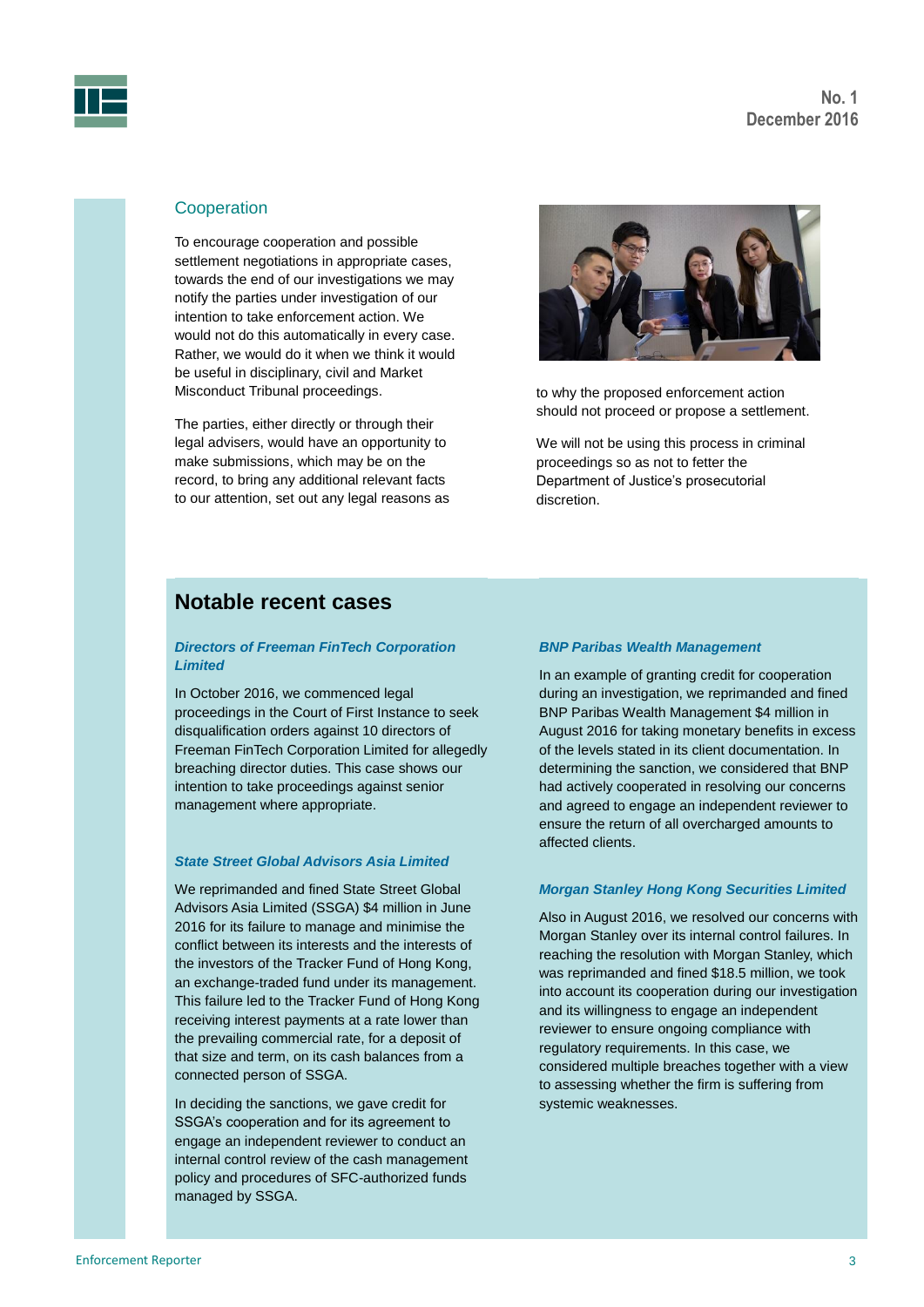



#### *Unicorn Securities Company Limited and its former responsible officer*

In March 2016, we reprimanded Unicorn Securities Company Limited and fined it \$3 million and its former responsible officer, Chan Hoi Shu, \$200,000 for their failures in handling clients' money and securities. Chan was also suspended for 15 months. This case demonstrates that we stand ready to take enforcement actions against both the corporate group and its senior management.

#### *J.P. Morgan Group*

This case clearly illustrates how we have holistically handled multiple breaches across a corporate group and given credit for cooperation. We reprimanded three companies in the J.P. Morgan Group in December 2015 for failing to implement adequate systems and controls to comply with the rules and regulations applicable to short selling activities, client facilitation and principal trading business, and dark liquidity pool trading services. We also fined them a total of \$30 million. In determining the sanctions, we took into account the group's early cooperation in resolving our concerns and its agreement to engage an independent reviewer to examine its internal control systems.

## **Collaboration with Mainland regulators**

Following the expansion of the Mainland-Hong Kong Stock Connect programme, trading between the Hong Kong and Mainland stock markets is expected to increase. The China Securities Regulatory Commission (CSRC) and the SFC have long maintained a very close strategic enforcement partnership. The two regulators will continue to strengthen their collaboration in surveillance and joint investigations in order to tackle cross-boundary trading misconduct affecting markets in both Hong Kong and the Mainland.

From 2 to 4 November 2016, the CSRC and the SFC jointly held a conference in Xi'an to discuss market manipulation issues. Experts from the US, Canada, UK and Australia shared their views on new and emerging techniques employed by wrongdoers to manipulate our markets, including those involving high frequency and algorithmic trading.